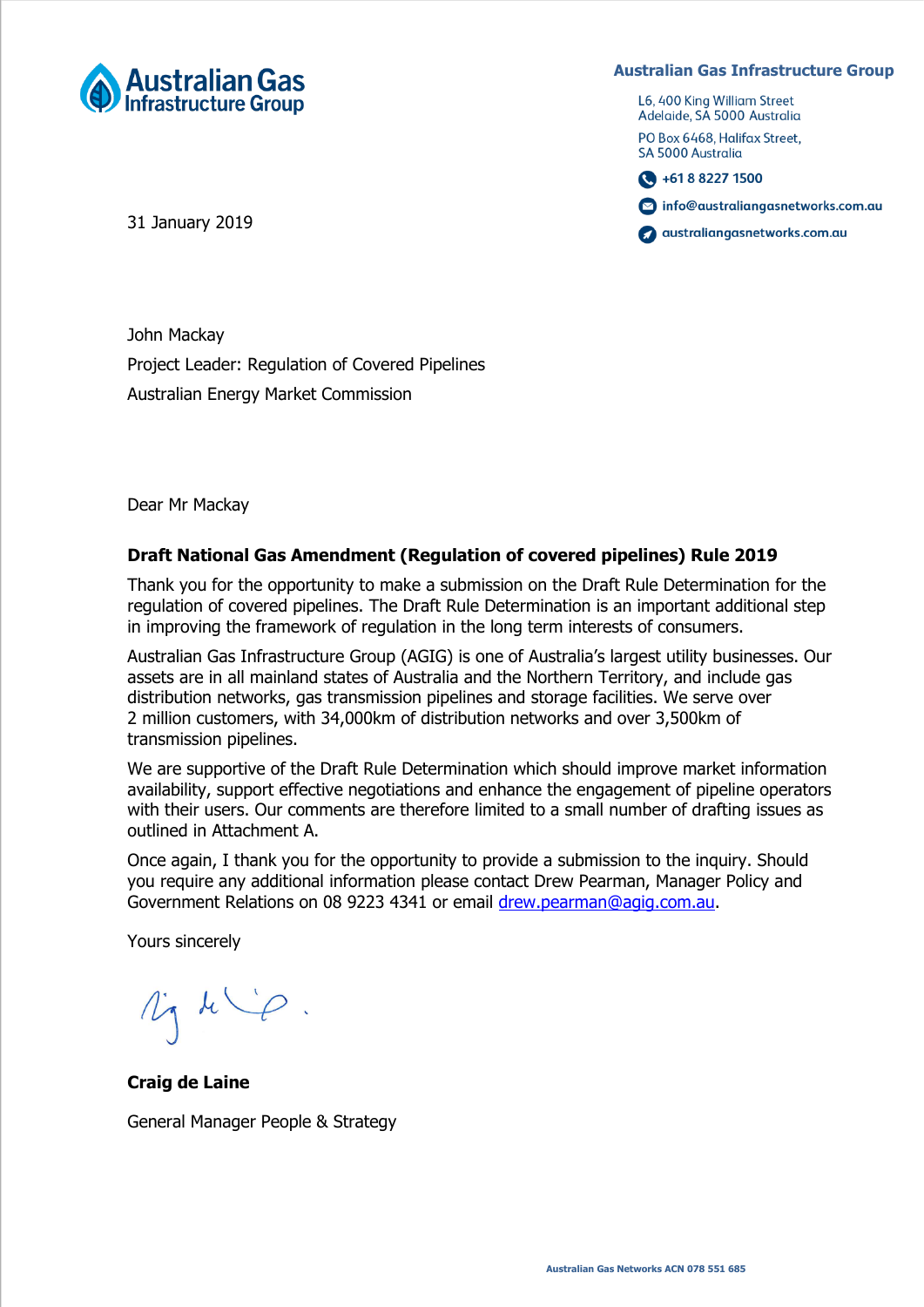## **Attachment A – specific comments on the Draft Rule Determination**

| Rule   | Draft Rule Determination Proposal                                                                                                                                                                                                                                                                                                                                                                                                                                                                                                                                           | Comment                                                                                                                                                                                                                                                                                                                                                                                                                                                                                                                                                                                                                                                                                                                                                                                                                                                                                                                                                                            |
|--------|-----------------------------------------------------------------------------------------------------------------------------------------------------------------------------------------------------------------------------------------------------------------------------------------------------------------------------------------------------------------------------------------------------------------------------------------------------------------------------------------------------------------------------------------------------------------------------|------------------------------------------------------------------------------------------------------------------------------------------------------------------------------------------------------------------------------------------------------------------------------------------------------------------------------------------------------------------------------------------------------------------------------------------------------------------------------------------------------------------------------------------------------------------------------------------------------------------------------------------------------------------------------------------------------------------------------------------------------------------------------------------------------------------------------------------------------------------------------------------------------------------------------------------------------------------------------------|
| 47A(2) | A pipeline service is to be treated<br>as distinct from another pipeline<br>service having regard to the<br>characteristics of different pipeline<br>services, including:<br>(a) the service type (for example,<br>forward<br>haul,<br>backhaul,<br>connection, park and loan);<br>(b) the direction of the pipeline, as<br>distinct from the service type;<br>(c) the priority of the service<br>relative to other pipeline services<br>of the same type;<br>(d) the direction of flow of natural<br>gas through the pipeline; and<br>(e) the receipt and delivery points. | believe the<br>We<br>characteristics<br>further<br>outlined here<br>require<br>clarification.<br>More generally, it is not clear what<br>is meant by characteristic (b) as<br>distinct from characteristic (d) (and<br>characteristic (a)).<br>If (a) addresses the service type<br>(forward haul, backhaul etc) and (d)<br>assumedly addresses the direction<br>of the <i>physical</i> flow of natural gas<br>(eg, single or bi-directional), it is not<br>clear what should be addressed by<br>(b).<br>We suggest characteristic (d) be<br>clarified to specify the "physical flow<br>of natural gas (for example forward<br>or bi-directional)" and the intent of<br>(b) be clarified or deleted.                                                                                                                                                                                                                                                                               |
| 112(6) | If the service provider needs to<br>carry out further investigation to<br>determine whether it can provide<br>the requested pipeline service, it<br>must carry out the investigation<br>and then, within 25 business days<br>of the access request date, inform<br>the prospective user:<br>(a) that it is able to provide the<br>requested service; or<br>(b) that it is unable to provide the<br>requested service.                                                                                                                                                       | As noted in AGIG's submissions to<br>the AEMC's review<br>of covered<br>pipelines in 2018, we remain<br>concerned that the timeframes<br>allowed for access requests are very<br>short. While typical access requests<br>can likely be accommodated within<br>the timeframes provided, we believe<br>more complex cases that require<br>detailed analysis to ascertain if new<br>assets are required will need more<br>time than currently allowed.<br>In particular, we believe the rules<br>should enable a prospective user<br>and pipeline operator to agree to<br>timeframes outside those in the<br>Draft Rule Determination. This is<br>particularly<br>important<br>for<br>investigations which can<br>take<br>significant<br>require<br>time,<br>and<br>between the<br>parties<br>agreement<br>regarding the parameters and costs<br>of the study.<br>Investigations also often require<br>external<br>with<br>detailed<br>advice,<br>pipeline modelling and FEED studies |